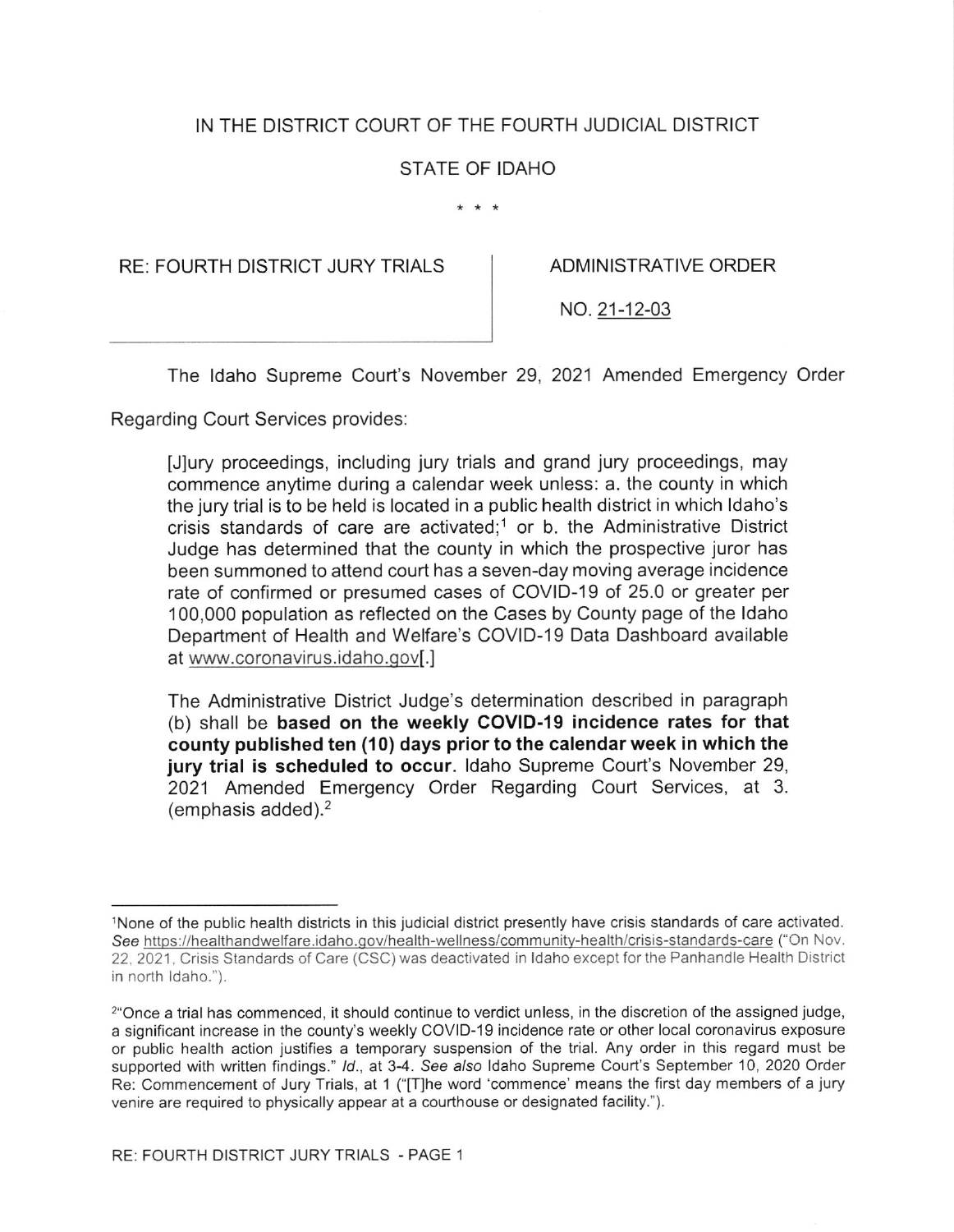This order utilizes the data available at the end of business on Thursday, December 2, 2021, from the on-line COVID-19 case numbers issued by the ldaho Department of Health and Welfare, for each of the counties in this district, as noted hereinafter.

#### 1. Ada County

Ada County had a seven-day moving COVID-19 case average of 18.0 per 100,000 population. In Ada County, jury trials may commence the week of December 13, 2021.

#### 2. Boise County

Boise County had a seven-day moving COVID-19 case average of 7.3 per 100,000 population. In Boise County, jury trials may commence the week of December 13, 2021.

#### 3. Elmore County

Elmore County had a seven-day moving COVID-19 case average of '14.5 per 100,000 population. ln Elmore County, jury trials may commence the week of December 13,2021 .

### 4. Valley County

Valley County had a seven-day moving COVID-19 case average of 22.6 per 100,000 population. ln Valley County, jury trials may commence the week of December 13, 2021.

IT IS SO ORDERED.

Dated this 3rd day of December 2021.  $\frac{12}{3/2021}$  | 10:35 AM MST

Indge Steven Hippler

-DocuSianed by:

HONORABLE STEVEN J. HIPPLER Administrative District Judge